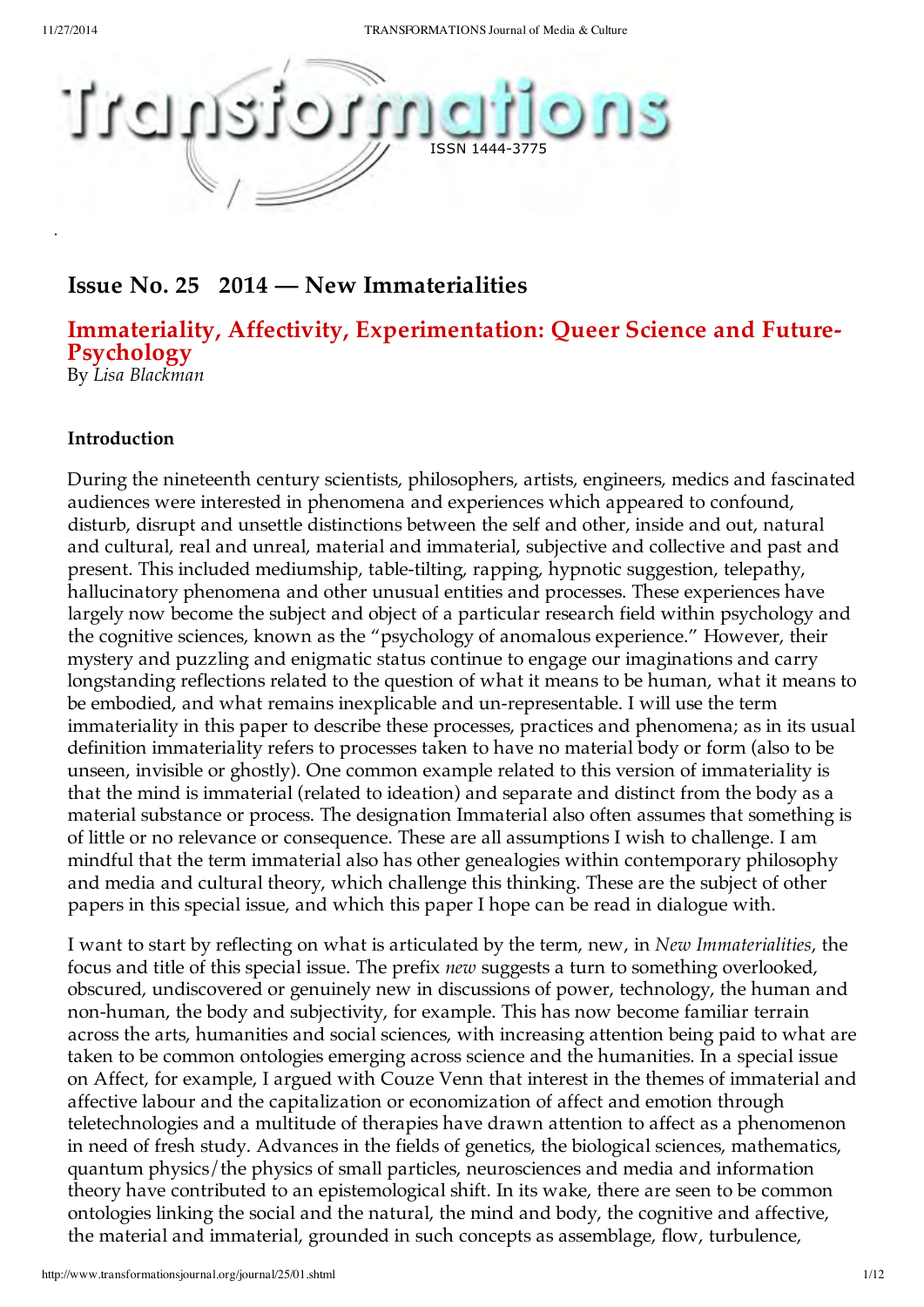emergence, becoming, compossibility, relationality, the machinic, the event, the virtual, temporality, autopoiesis and the informational, for example.

These common ontologies have created some of the conditions for new research traditions and fields to emerge, often articulated as "turns." One example of this is of course the turn towards "New Materialism," a turn that although subject to critique (see Ahmed) has provided a rubric and focus for debating questions of ontology and for encouraging a rapprochement with the biological and life sciences (see Rose and Abi-Rached). This is often framed as bringing an end to particular kinds of critique and a move towards developing a closer, sensitive and intimate connection with science (Wilson). Often turns are not just marked out as particular research areas, but register "various paradigmatic breaks" with the past (Wetherell 350), wearily reproducing the very progressivist and linear narratives that have been reworked over and over in our critical thinking. Rather than attending to the more "complex and contested process(es) of iteration and transformation" (Kember), turns assume movements from one episteme to another; from one set of theories, concepts, methods and explanations to others. The rejection of the idea of a turn is explored in my book *Immaterial Bodies: Affect, Embodiment, Mediation* through a genealogical method of inquiry, which also recognises that as well as historical discontinuities one can also examine those aspects of historical continuity that are passed and transmitted through silences, gaps, omissions, echoes and murmurs. This is more akin to a hauntology, which recognises the disjointedness of time and space and how, as Karen Barad in her later reflections on hauntology argues, what we might witness are rather "entanglements of here and there (and) now and then" (244).

As Christina Hughes and Celia Lury similarly argue, "rather than the currently ubiquitous narratives of "turns" with their endless twists, ruptures and sudden encounters, such *re*turns are products of repetition, of coming back to persistent troublings; they are turnings over. In such re-turnings, there is no singular or unified progressive history or approach to discover" (787). In previous work, I have also drawn on Isabelle Stengers, who has advocated a "going back" in order to resurrect archives, figures and theories that have seemingly been forgotten. She cogently shows how reversing the logic of scientific invention enables one to see, in a contemporary light, how "questions that have been abandoned or repudiated by one discipline have moved silently into another, reappearing in a new theoretical context" (49). She argues that it is never simply the case that questions have been definitely abandoned or refused. As I argue, what we might be more likely to see is the way in which questions are slightly modified or translated, or particular theories exist in a dynamic relationship with those that elide or disavow the claims they might make. This is the "background context" that Vincianne Despret argues is what makes practices of science-making so creative and inventive. They exist in relations of disequilibrium, disqualification, coexistence, conflict and continuation with those versions that are kept in the background. This relates to what Stengers refers to as the "deep communications beyond the proliferation of disciplines" (49). As the reader might be aware therefore, I do not wish to articulate my interest in immaterialities as a turn, but rather I wish to (re)turn to an archive of psychological experimentation at the turn of the 20th century. I argue that this archive provides an important case-study for thinking through what is at stake in delineating specific entities, objects, processes and phenomena as immaterial. What such a designation might *do* in our theorising is the important focus of this article.

#### **Immaterial Bodies**

In *Immaterial Bodies* I return to an archive of psychological experimentation, which acts as an interesting precursor to the performative approach to experimentation that we find in the work of Barad for example. Barad's writing and particularly her book *Meeting the Universe Halfway: Quantum Physics and the Entanglement of Matter and Meaning* has been hugely influential in shaping what has come to be known as New Materialism, or the Material Turn, and for introducing new concepts, methods and formulations, which have shaped what has come to matter for many theorists. I will return to Barad's work later in the article as there are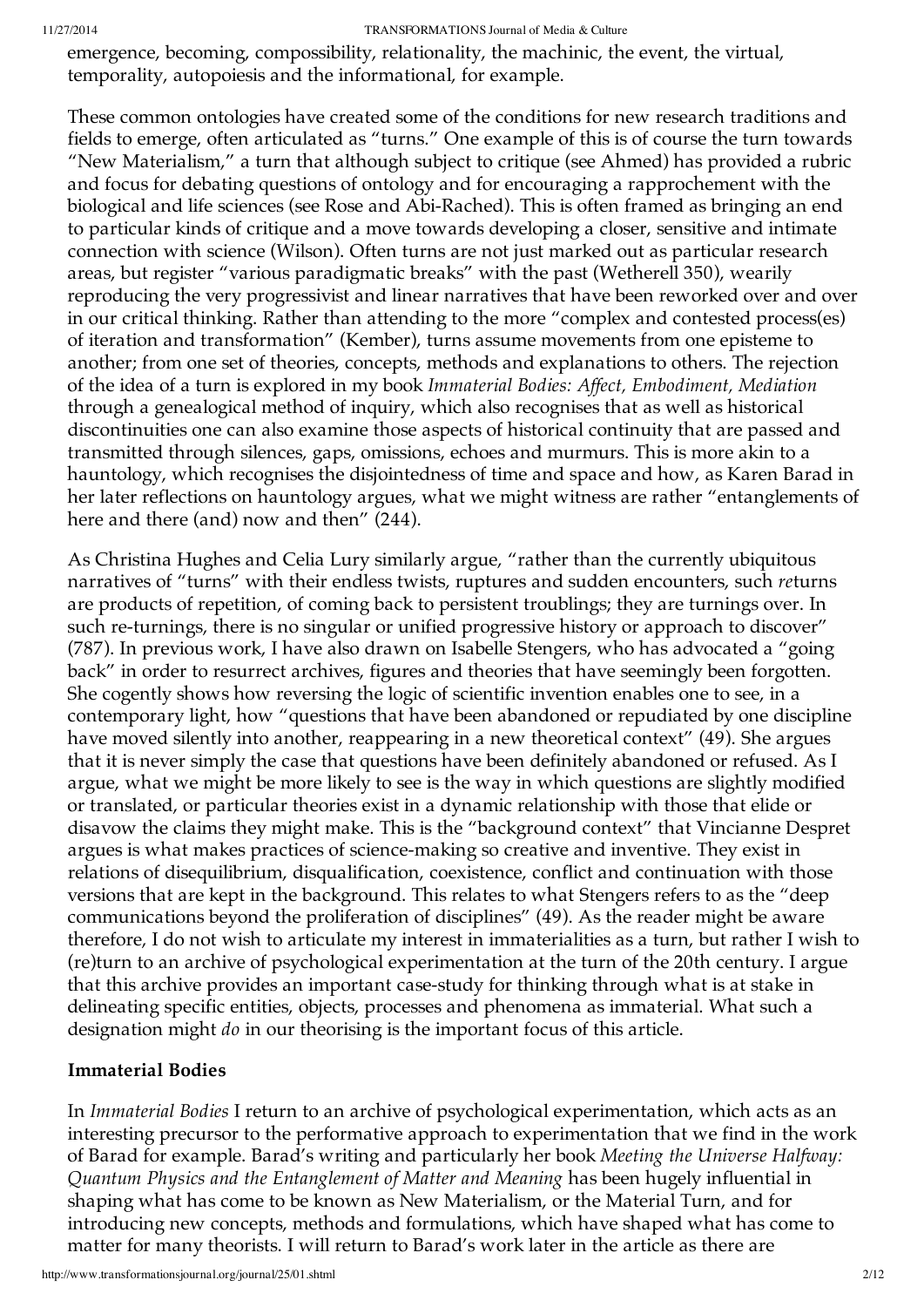interesting overlaps with my approach to immateriality and Barad's own analyses of the liveliness of matter. The particular experiments I analyse in my book, relevant to this discussion, are those which took place at William James's Harvard Psychological Laboratory, under the tutelage of Hugo Münsterberg. These experiments involved two psychology undergraduate students, Leo Solomons and Gertrude Stein. Münsterberg might be more known to readers for his work on cinema published in his 1909 book, *Photoplay: A Psychological Study.* Stein is more commonly known as the lesbian avant-garde modernist writer. However, prior to her literary career she experimented with a particular apparatus, which was designed to induce hysteria within the laboratory.

Solomons and Stein were not interested in proving or disproving theories of hysteria, but rather approached hysteria as an expression of automatism; of the feeling of being moved or directed by someone or something else. This might include the feeling of being directed by an extrapersonal force or entity for example. There were many experiences that were considered examples of automaticity that psychologists, artists, economists, medics and scientists were interested in studying at the time, including hallucinations, all manner of suggestive phenomena, including hypnotic suggestion, crowd psychology, delusions, dissociative experiences (hysteria being a primary example), various contagions, and psychic phenomena, such as telepathy, mediumship, clairvoyance and precognition; the capacity to apprehend and *feel* the future, for example. I argue in my book that they approached these experiences as threshold phenomena that displaced and blurred boundaries between past and present, self and other, material and immaterial, psychological and social, and human and non-human. The concept of immateriality that I put to work recognises these displacements and the productive potential of focusing on threshold phenomena as a way of retaining my interest in what is often carried by the term "psychic," or sometimes the problem of subjectivity or personality. However, within the approach I develop in the book the psychic is never ideational or bounded by a singular human subject. The psychic is part of what I term immateriality (as it took form within this archive) and I argue that the problem of mind-matter relationships that this raises is far from solved, or sometimes is barely even recognised.

Stein's and Solomons's interest in threshold phenomena was primarily technical (also see Andrew Barry in relation to Gabriel Tarde's interest in hypnotic suggestion); whether and how experiences of automaticity might be staged and enacted within a laboratory setting. Münsterberg's interest in technicity and the performativity of non-human agents and actors has been cogently documented by Henning Schmidgen, who has produced a virtual archive of the various devices, artefacts, technologies and objects that Münsterberg invented, working closely with an engineer to populate the laboratory with interested and interesting non-human actors. [1] However, the particular experiments that Solomons and Stein develop borrow a device popular within psychic experimentation of the time, associated with the phenomena and practice of automatic writing. This device was known as a planchette, a small wooden board on a rolling ball or coasters, fitted with a vertical aperture that could hold a pencil. Within psychic research this device was used to communicate with spirits, who were seen to communicate (write) through the mediator (the person holding the pencil) enacting a form of conjoined mediumship. Perhaps Stein's interest in this apparatus was carried by her developing interest in writing and the experience of absorption that often accompanies reading and writing, but whatever the motivation Stein decided she would be the ideal experimental subject to undertake the experiment. This would involve periods of training, discipline and choreography. Through attending to and transforming specific thresholds of sound, labour and attention, Stein was able to experience her arm moving and writing as an extra-personal entity – as not-me. These forms of motor automatisms were equated by Stein to a process of becoming unconscious and reveal the more transitive and processual approach to what was designated psychological at the time. Stein's subjectivity was central to the experimental apparatus and her capacity to affect and be affected by the apparatus was crucial to its efficacy and the effects that were produced.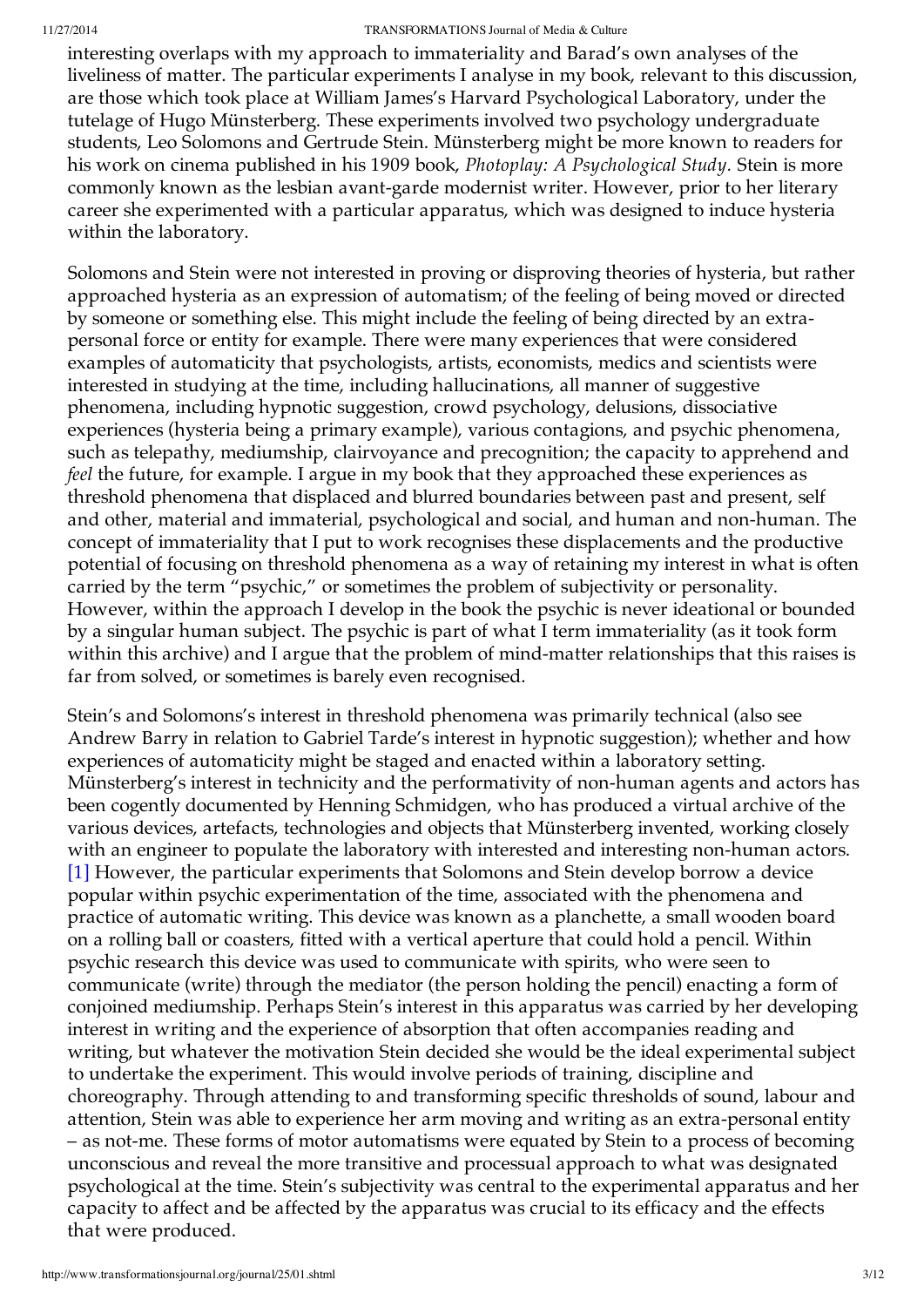### **An Analytics of Experimentation**

The analytics discussed here represents an important difference to the kinds of analytics of experimentation which were to later take form within psychology. The American anthropologist, Emily Martin, has returned to an archive of nineteenth century psychological experimentation where psychologists, for example, also foregrounded their own subjectivity as an important part of the experimental apparatus. Martin takes the Cambridge Anthropological expedition to the Torres Strait Islands in 1898 as her focus, and explores how the method of introspection (associated with the psychologist Wilhelm Wundt, for example) was reworked within an anthropological approach. Introspection was a key technique for Wundt who was interested in the measurement of time and argued that psychologists would need to train themselves so that they could standardise and eliminate variation; to become what Martin terms the machine capable of introspection. Although introspection was to be supplanted with other techniques for measuring reaction-time, which I will go on to explore later, introspection as a particular modality of attending was developed within this expedition as part of an early ethnographic method.

Martin explores how the scientists W. H. R. Rivers, C. S. Myers and Charles Seligman were all interested in how the milieu shaped what we might designate as mind and believed that in order to understand what Martin terms "psychology in its context" they would need to become anthropologically trained and sensitized embodied instruments. In order to understand "mind" within the Torres Strait Islanders, the researchers would need to attend to all aspects of the environment, and this included the mapping of the minute detail of the Islanders' lives. This amounted to six detailed volumes of records, which included ethnographic films, sound recordings, details of all sensory modalities, drawings and other information which articulated a form of mediated perception; the conjoining of different actors, agencies, objects, and devices, which might allow the researchers to "see" from an Islander's perception. As Martin argues, the researchers acknowledged the lack of accuracy and it might be argued were more interested in staging their own experiences of transformation that characterised the expedition than challenging notions of the "generalized mind."

Martin suggests that this sensitivity to mind or psychology in context is what has increasingly become lost within contemporary experimental psychology, which has banished subjectivity and supplanted mind with matter, where as she argues, the "psychological subject becomes a particular kind of stripped down entity, a data-emitting being whose subjective experience is outside the frame of the experiment" (155). It is this stripped down entity, which Martin argues affect theory has inherited (also see Ruth Leys and similar arguments made in *Immaterial Bodies*). Martin introduces this stripped down entity by taking her own experiences of participating within a particular psychological experiment, which was designed to measure her responses to a series of photographs. As she argues,

because it was so difficult to gain ethnographic access to any of the many psychology labs I approached – run by colleagues, neighbors, and even friends – I resorted to participating as a volunteer subject in various currently ongoing experiments accessible through the websites of all major psychology departments. I was struck by how irrelevant my experience as a subject was to the experimenters. In one experiment, for example, I was hooked up to electrodes used to measure small facial movements of which I was unaware that would indicate my emotional responses to photographs presented on the computer screen in front of me. I pressed keys on the keyboard to register my conscious responses to these images. A software program tallied the results. My responses were produced, I was told, by specific parts of my brain. What the researchers sought were data about how my brain reacted to the photographs. But there were confounding elements all over the place in this experimental setting. For example, although the monitor I was to attend to and make my responses to was right in front of me, just on my left was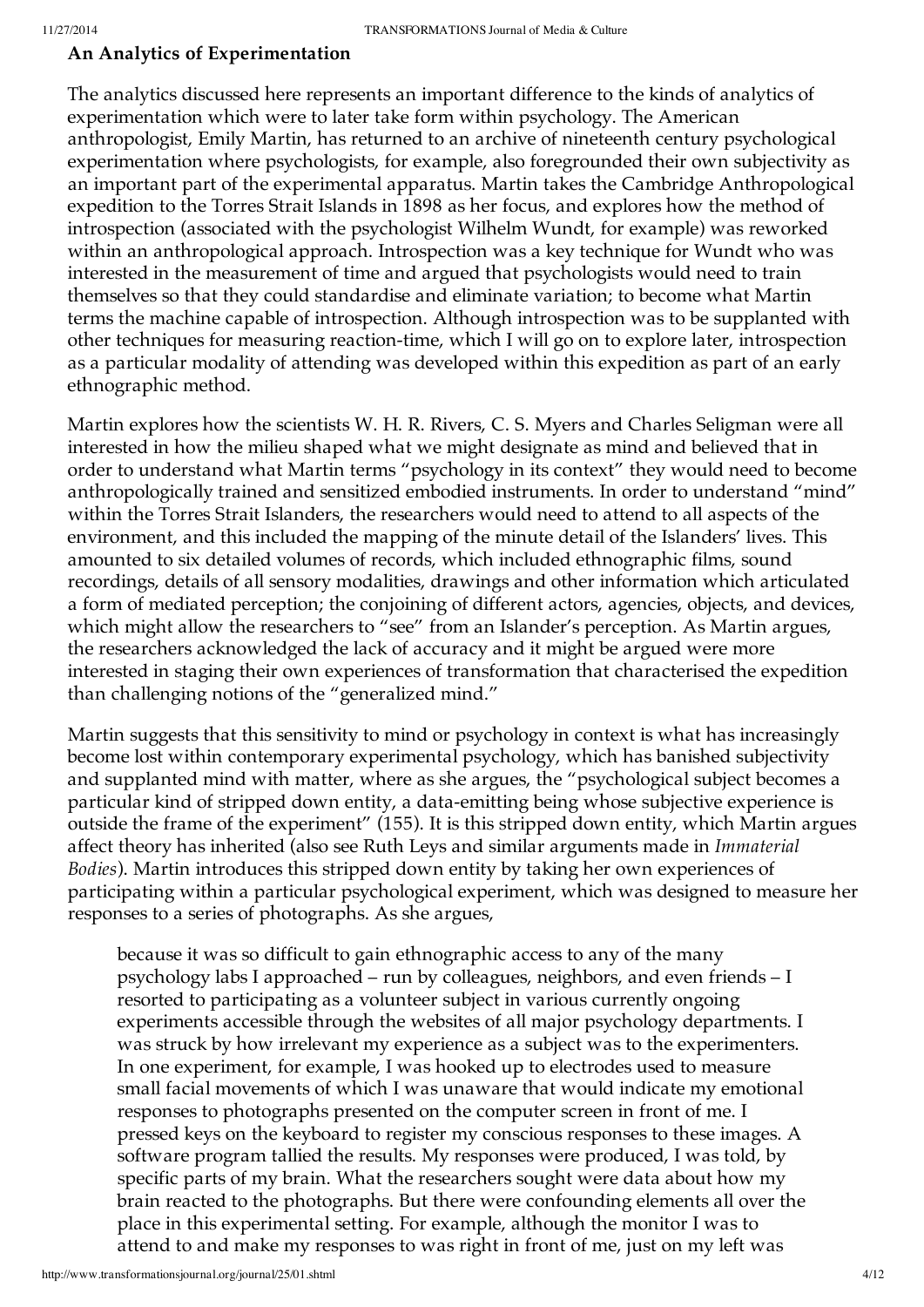another monitor that showed the varying electrical impulses from my electrodes. I noted to the experimenter that I could easily see the readout of my own responses, and she said, "That's fine; it doesn't matter." But it mattered to me. I could not help trying to catch a glance of the varying signal, and I wondered how this distraction might affect my responses.(149)

The banishment of subjectivity from experimental psychology has become a fairly routinized and normalized part of the apparatus, where even when the interest of the experimental subject is acknowledged, perhaps by measuring boredom levels (see Bem), the subject is primarily viewed as either an unwitting participant to be deceived by the experimenter, or as contributing confounding variables, which ideally should be managed and eliminated from the scene. Subjectivity is often and usually replaced and translated into particular kinds of data by a range of inscription devices, measuring tools, imaging technologies, and psychometric tests, for example, which translate and reduce subjectivity to particular physiological and neurological marks or traces. I want to extend Martin's critique by exploring this banishment of subjectivity in relation to the history of experiments of reaction-time as they took form within physiology, one of psychology's close partners.

This history, following Schmidgen, might be considered a history of "machines," of what he calls "those spatially circumscribed and temporarily limited installations that connect a vast number of heterogeneous components: partial objects derived from the experimenter and the experimental subject (eyes, hands, voices, etc), more or less isolated organs (hearts, lungs, muscles, nerves, etc), energy sources, styli, sooted paper, tables, notes and publications" (211). In this context Schmidgen analyses the Donders Machine, a specific material-semiotic apparatus which physiologists used in the nineteenth century to measure the speed of excitation within nerves, producing all kinds of "epistemic" and even aesthetic effects. Schmidgen develops the concept of the experiment as a machinic apparatus via the work of Gilles Deleuze and Felix Guattari and particularly the assumption that subjectivity is transversal; that is that technologies and bodies are "always component parts of each other" (216 – a view that he also credits to the work of Donna Haraway).

What is striking about these early forms of physiological experimentation on reaction-time is the rather materialist body that is recruited and articulated by the experimental apparatus. Schmidgen recognises that the human body, as it was articulated by the apparatus, offered "itself for an almost infinite number of experimental variations" (221), but that the body was very much conceived as a rather flat organic body, connected and restricted by neurophysiological measures (galvanic skin response, heart-rate, temperature and so forth). This created a separation and distinction between the physiological and the psychological (viewed as an autonomous realm), engendered he suggests by the machinic practices of the experimental apparatus "based on its own practice of intensities" (231). Thus the body was produced and enacted as an anatomical and physiological entity, helping to engender a split between the physiological and psychological, which endures to this day. It is this split which I argue is largely unexamined within new materialism with its increasing turn towards the neurosciences, and which can usefully be foregrounded by a critical examination of what might be carried by the concept of immaterialities. I suggest that this taken for granted split between the physiological and the psychological is part of a history of how mind-matter relationships were enacted within and across psychology, and was one of the conditions which led to subjectivity being banished from the scene (see an article forthcoming in *Subjectivity* for an extension of this argument).

This split has prevented psychology from opening up the problem of immateriality in ways that re-activate the more performative approaches to threshold phenomena that were there at the beginning of psychology (also see LaChapelle). It also closes down radical engagement with threshold phenomena and immaterial processes, where for the most part such experiences are consigned to pathology or viewed as irrational perceptions. At best they represent puzzling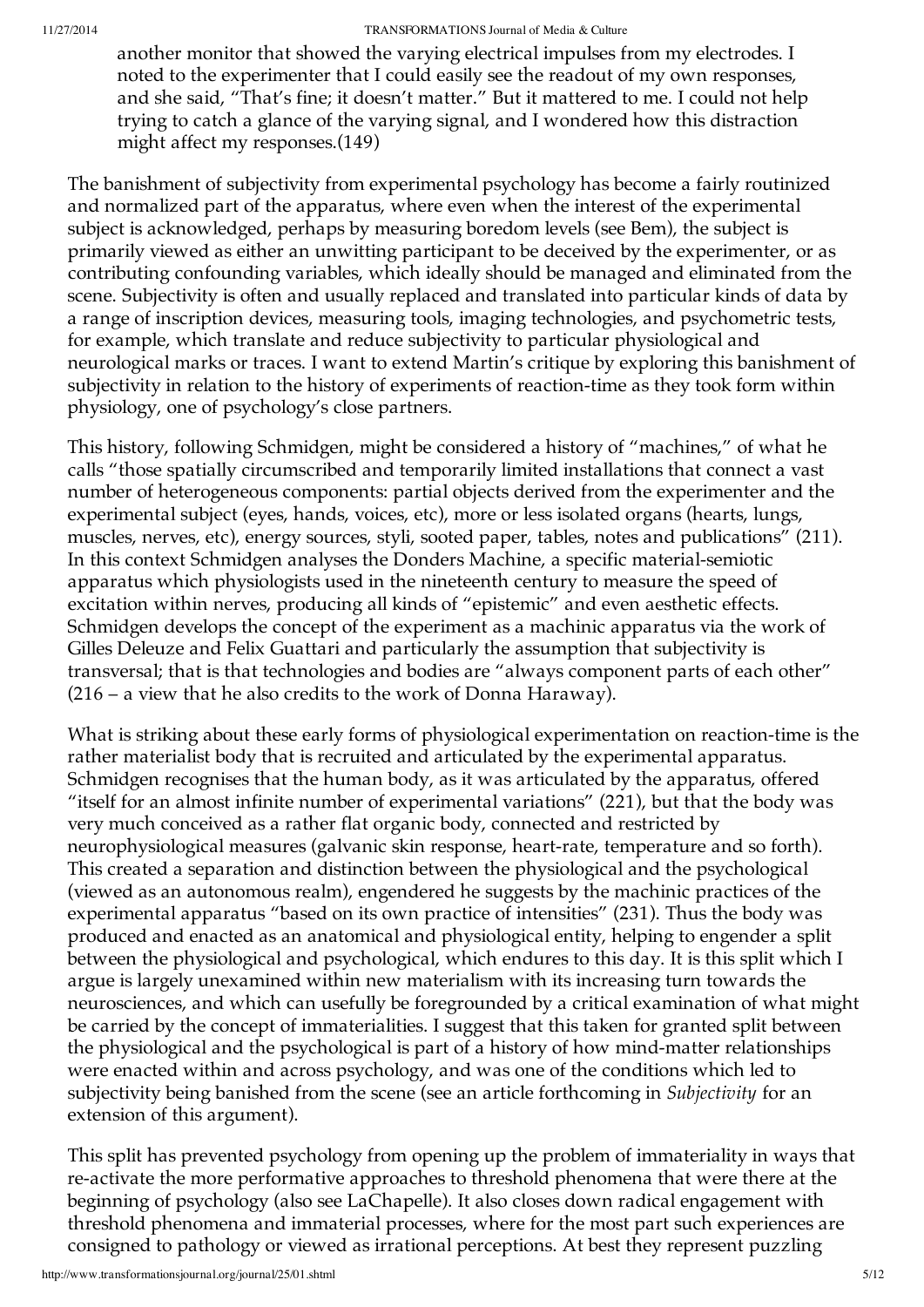challenges and anomalies that exceed and exhaust psychology's capacity to know. Importantly these histories of the banishment of subjectivity from the psychological, cognitive and later the neurosciences are an important reminder for what might be at stake when arts and humanities scholars develop alliances with science and engage science to authenticate and validate their claims (also see Papoulias and Callard). The concept of immateriality for me opens up these questions and adds an important rejoinder to the turn to materiality, which obscures and overlooks the continuing importance of mind-matter relations in our theorising. In the next section I want to develop these arguments by considering the phenomena of voice hearing within the context of these arguments. I hope to further open up what I think is at stake in enacting different conceptions of immateriality for shaping collaborative work across the science, arts and humanities.

## **Gaps, Silences, Anomalies, Surprises: Towards a Future-Psychology of Immateriality**

Voice hearing itself is a phenomenon that suggests that we can be moved by pasts, both known and unknown, which are experienced often as non-subjective or extra-personal, and which operate in registers which might be considered non-cognitive, and which challenge distinctions between the material and immaterial. The definition of voice-hearing or what psychiatry tends to term hallucinations is interesting in this respect. Psychiatry defines voice hearing, or what are usually described as auditory hallucinations as being a "sensory perception without external stimulation of the relevant sense organ" (DSM III: 498). The perception has what is considered the reality of a "true perception" and can be acted upon in the way one might act upon so-called normal perceptions. Voice hearing therefore shares characteristics with other phenomena that might also be considered immaterial, according to this definition. This might include experiences of phantom limbs, for example, where a person experiences sensation that is phenomenologically "real" for them and yet cannot be seen in the conventional methodological sense (see Sobchack).

In this section I will give some examples of radical practices and forms of experimentation with voices that are based on the practices of the Hearing Voices Network. In previous work, specifically *Hearing Voices: Embodiment and Experiment* I have discussed how the Hearing Voices Network has a long history of challenging and re-working the psychiatric definition of voice hearing and introducing issues which confound and disrupt the version of immateriality that psychiatry has helped to instantiate. The examples I will develop are based on fictional and non-fictional elements, which are assembled from over twenty years of working with and collaborating with voice hearers. Imagine, for example, a voice hearer who hears persistent voices, which might be accusatory, persecutory, abusive, humiliating, not wanted and certainly not to be listened to. They may already have engaged in certain techniques of distraction (such as listening to music, for example), in order to lessen the experience of automaticity they might have in this context. They may or may not take psychotropic drugs, but importantly if they do the drugs do not lessen the frequency or amplitude of the voices. They feel overwhelmed and unable to continue in such a relationship and cannot reduce or overcome the voices through their own voluntarist actions.

Imagine if the voices that the voice hearer hears could be profiled and even given their own Facebook profile, blog or twitter account so that third parties can interact with the voices. This might sound outlandish or farfetched, but points to the importance of approaching, understanding and intervening in voice hearing experiences as trans-subjective phenomena that can and perhaps need to be shared, experienced and transformed within co-constitutive relations with others; human and non-human. Indeed, the example of voice-profiling and even the use of social media to transform voices is one that comes from the pioneering work of the radical British clinical psychologist and voice hearer, Rufus May. This is just one example of work that is transforming voice hearing to emerge from the Hearing Voices Network, which is documenting and staging a range of voice hearing experiences which challenge our conceptions of voices and how we might approach, analyse and experiment with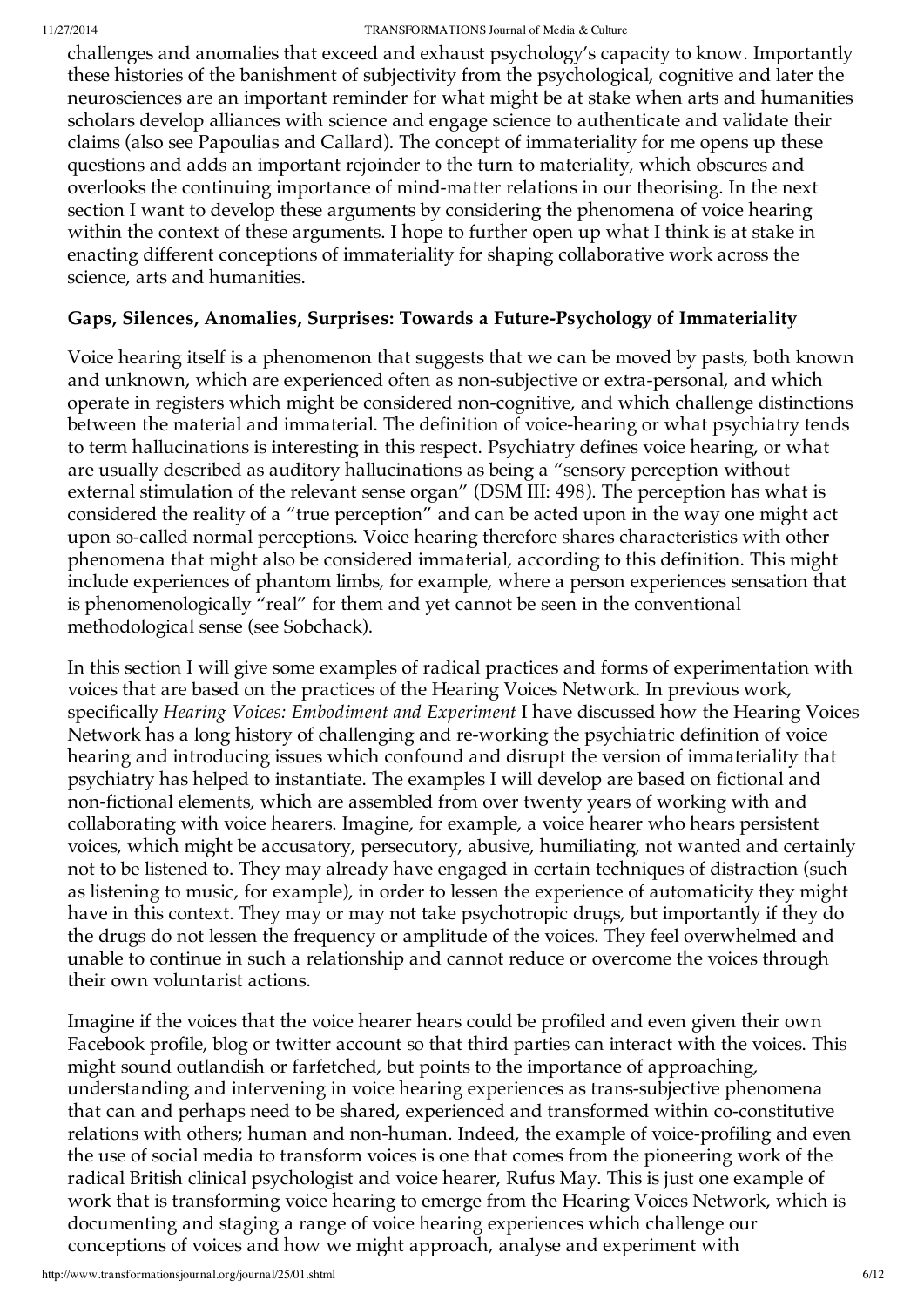automaticities.

In a recent symposium on voice hearing supported by the Wellcome institute in the UK, May recounts his experience of working with voice-dialoguing and using social media to extend this experience. Voice-dialoguing is a technique that has been developed to allow a third person or party to listen and interact with voices that somebody else hears, and although many want to claim this as related to cognitive behavioural therapy (CBT) there are important and complex ways in which such an approach resists such appropriation. This is perhaps best illustrated by the use of social media in this context and how this transforms the experience of what it means to listen with, to, and through another's voice/voices. The complex relations between social media, affect and mediation are a pertinent topic within media and cultural theory, and it is not my intent to discuss these debates here. What is of interest is the way in which telepathic conceptions of power have been used by some to describe the logic of social media; the concept of teleasthesia for example – perception across space and time – has been used in a recent book to describe capital flow and information within advanced capitalism (Wark).

This moves beyond an idea of doubling often invoked to describe the experiential dimensions of social media (the idea that we can now be in multiple places at once), or to time being intensified or speeded up such as in the work of Paul Virilio, to a focus on the different temporalities articulated by social media, which might include a blurring of distinctions between past and present, for example. The focus on the historicity of time and temporality is of interest in relation to voice hearing, as voice hearing is itself an experience which suggests that pasts can be communicated in the present, and particularly pasts which have or indeed cannot be articulated by conversantly self-present subjects. These pasts might be "unrepresentable," unsaid or foreclosed (Davoine and Guadilliere) and require what Grace Cho, following John Johnstone calls machinic or distributed perception; a "new form of collective psychic apparatus" (174). This commitment to an "assemblaged body" takes psychological processes out of a distinctly human and closed psychological apparatus.

This trans-subjective and distributive way of approaching immaterial processes assumes that pasts can be carried in the present and that attending to the non-conscious requires creative techniques of experimentation. This might be related to what Bracha Ettinger, in the context of art-work or art-working (thus avoiding a static, representational logic), calls the matrixial. The matrixial relates to the concept of "subjectivity-as-encounter" (64), where several partners work "conjointly but differently" sharing traces, fragments, fantasies, pictograms, traumas, etc, in order to produce what she terms "non-conscious readjustments" and "reattunements of transsubjectivity" (65). Although Ettinger is primarily using art-working as a method of encounter, social media also provides an interesting creative method for working with the matrixial. I think this provides an important way of understanding Rufus May's interventions with voices using social media, which allow him and others to listen to and speak with voices. In many cases this process changes the experience of the voice/s for the voice hearer who becomes an intermediary but not necessarily a mediator; i.e., not necessarily being the *agent* of change and transformation.

May describes the process of experimenting with voices through talking to a voice hearer's voices; where the voices are verbalized by the voice hearer and shared with the listener. He decides to construct a Facebook profile for one particular voice, known as Topdog, [2] assembling the fragments of the voice's distinctly emerging personalities. This allows him to interact with the voice, to sometimes enlist different voices as consultants and ask for their help, and to build up a typology of some of the different strategies the voice uses to get the voice hearer and others to listen. This allows both voice hearer and listener to begin to build up a shared and co-created characterisation of the voices, which are taken out of the singular, closed psychological subject, and shared in a process of co-enaction and co-constitution. The Facebook profile also allows for multiple listeners to work "conjointly but differently" (Ettinger 64), allowing for fragments to be shared, put together, heard and adjusted during the processes of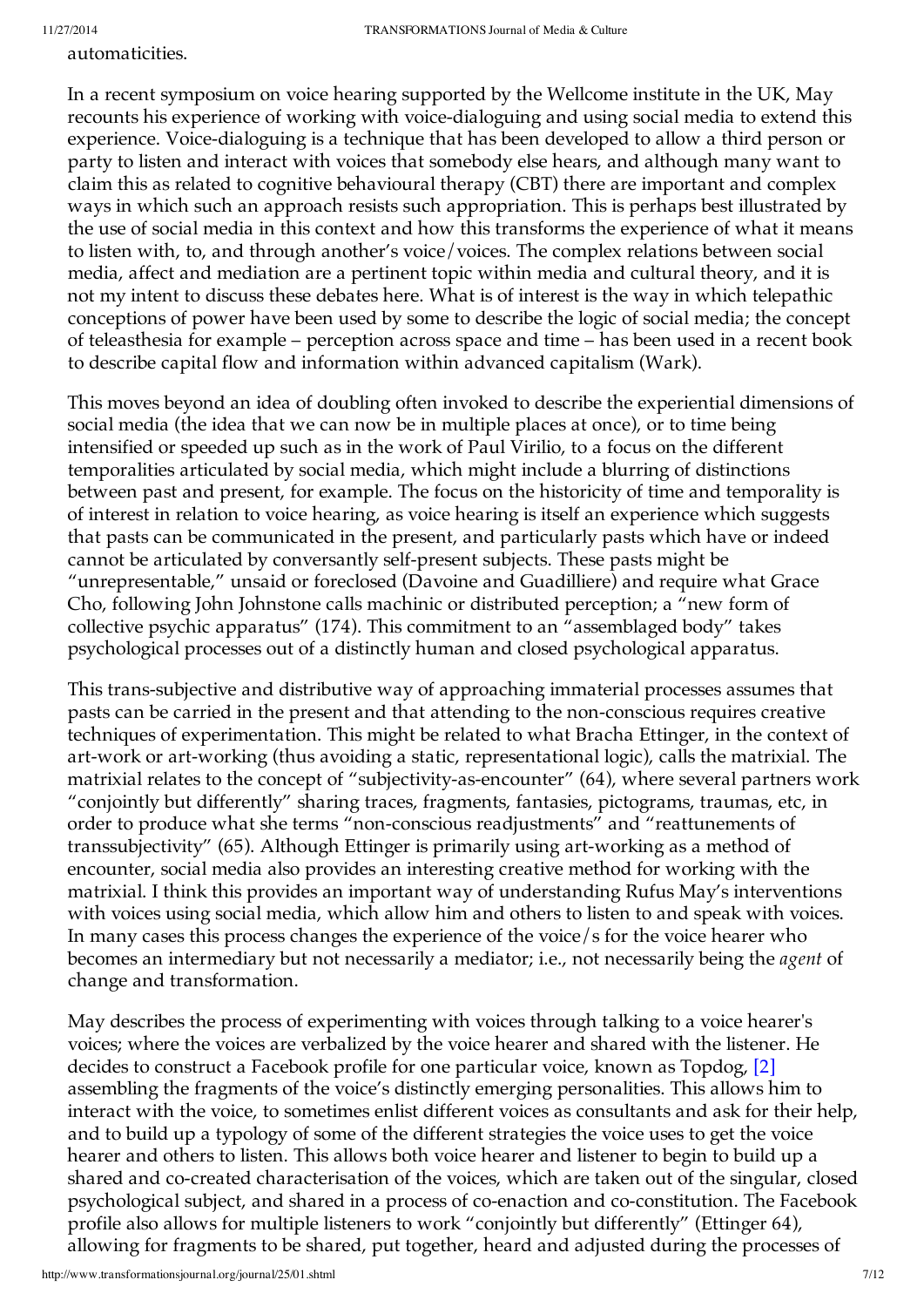listening and hearing, within an environment which creates a collective sense of (virtual) presence. This communalism is further extended in the present as Top Dog now also has a blog and can be followed on Twitter. As May attests, these practices, although controversial, do work for many voice hearers. They help to change the phenomenological experience of the voices for both hearer and listener(s), leading to less abusive voices, or to an experience that the voices are shared interlocuters within the person's trans-subjectivity and offer important advice, wisdom, knowledge and information and ideally can be lived-with. This might allow a change in what Vivian Sobchack has termed the person's "morphological imagination"; that is a radical change in their sense of embodiment, which extends the person's sense of embodied self and cannot be grafted onto an atomized and individualized subjectivity.

May aligns his role as a trusted listener to that of a technical medium, channelling the voices and allowing them to take form through a particular apparatus of experimentation. Much like the experiments carried out by Stein and Solomons that I opened the article with, these experimental laboratories displace distinctions between the intentional and non-intentional, the material and immaterial and self and other, and rather work with and through specific threshold conditions; that is, meeting points of intensities, practices, forms of training, discipline and choreography, which allow for a change or transformation in how an entity takes form and is experienced. These practices, which I explore under the designation of immateriality, allow imaginative work on psyche, the non-conscious and automaticity to be enacted and transformed. The focus on immateriality, or immaterial processes and their ambiguous status within the sciences, might also open up our own research to more creative experimentation with method, attuning to what it might be possible to produce, perform and enact in our own research, developing a more performative and post-psychological approach to what haunts contemporary psychology.

Martin explores this proposition in relation to the kinds of psychology that are being imported into affect theories (and particularly the neurosciences), which underpin some of the wellrehearsed mantras that have taken form. This includes the statement that affect does not require a subject to register and that there is a half second delay between thought and action (Thrift). These are complex debates, which oscillate between providing a materialist grounding within the neurosciences linked to what Nicholas Rose and Joelle Abi-Rached term Libetism, [3] through to what Brian Massumi has termed the "autonomy of affect." The autonomy of affect does not reduce to brain lag or gap, but rather invests this apparent temporal dissociation with potentiality, overlaid by a Deleuzian reading of the virtual/actual. However, the performative force of these statements has partially contributed to the "material" and increasingly the nonhuman and object-oriented turns, which are often taken to diminish the need for work on subjectivity and relegate such concerns to a minor literature. These turns are in danger of setting up what Ruth Leys has termed a false dichotomy between mind and matter. As I argue in my book, the relationship between mind and matter formulated in this way is a central problematic and one often overlooked in the affective and new materialist turns. The immaterial includes the material and in the approach that I am taking always already implies mediation to take form. In other words I do not wish to simply replace or supplant mind with matter as is the manner within many approaches that come under the umbrella of new materialism. As Barad herself has cautioned, sociology should not be reduced to biology and people should not be reduced to atoms. The liveliness of matter and the entanglement of matter and meaning do not preclude discussions of immateriality, which as I show raise interesting questions for who and what we take ourselves to be. These questions are also central to quantum mechanics and physics (Radin), and enter into the frame of some contemporary forms of psychological experimentation that are currently courting controversy (see Bem).

## **Conclusion**

The concept of immateriality framed through the phenomena of threshold experiences raises important questions concerning how we approach and analyse mind-matter relationships. One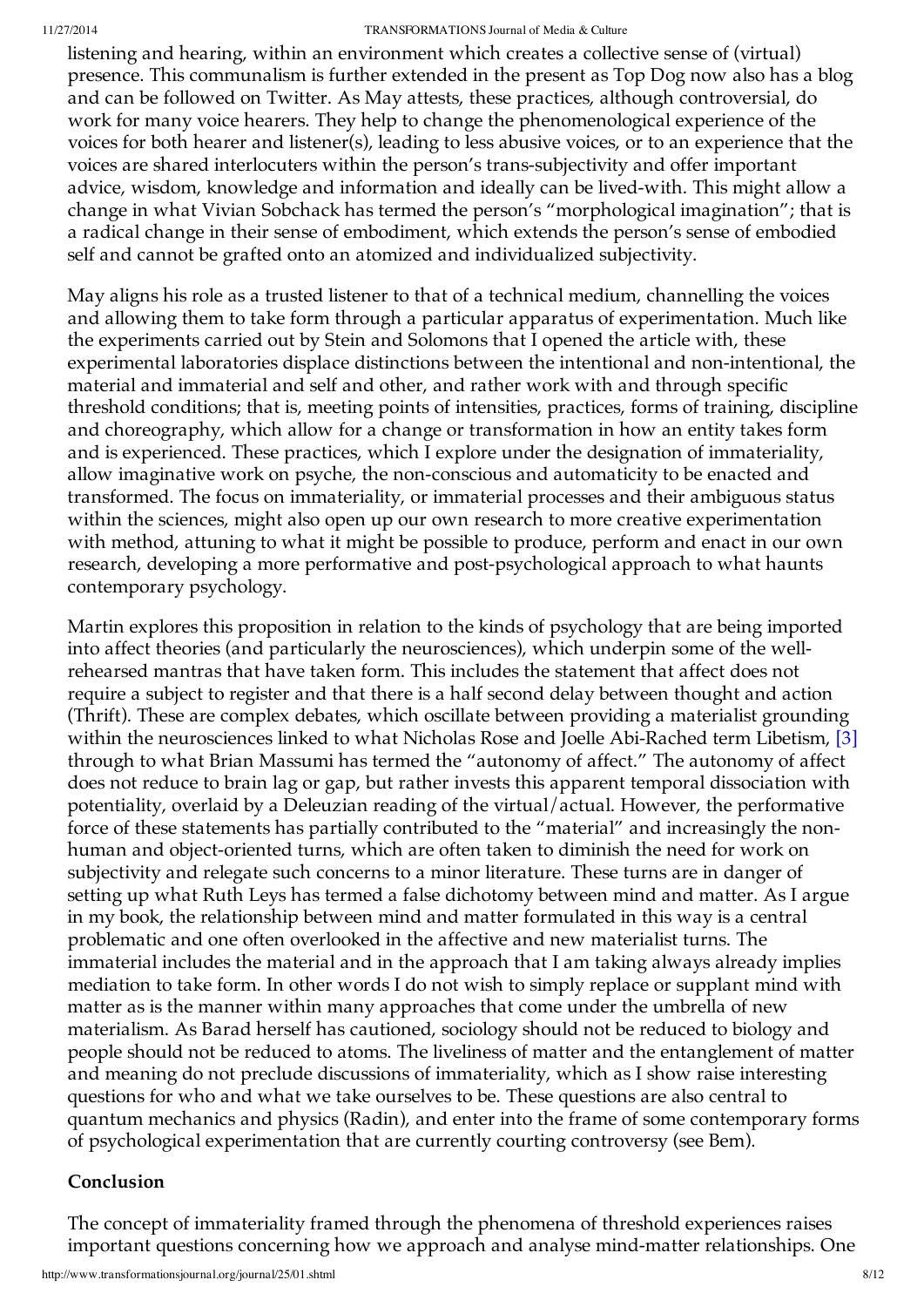should not replace mind with matter and assume that the problem is over or dealt with. Within this context I take seriously Barad's lesser repeated statement and caution that people are not particles and that drawing such analogies is not her business (24). However, I also take seriously the argument that we need a "posthumanist performative understanding of the materialisation of bodies" (34) and what has come to be framed as the "more-than-other-andhuman-world" (Hughes and Lury). The concept of new materialities when placed within the genealogy of psychological experimentation that is the subject of this paper does not adequately, satisfactorily or sensitively carry what might be at stake when examining and approaching experiences and phenomena that have been historically designated under the sign of the psychic or the psychological. I hope that the partial approach to this question and problematic I outline in this paper goes some way to opening up the enduring significance of this issue.

My argument to conclude this paper is that the more-than-other-and-human ontology carried by the turn to new materialities has an interesting precursor in the approaches to the psychic and psychological as threshold phenomena that can be found in this early psychological archive. These archives of experimentation and the analytics they shaped and developed were populated by human, non-human and sometimes other-worldly actors and agents, and a posthuman performativity was central to how the experiments were conceived and carried out. The subjectivity of the experimenter was also an important part of the apparatus later to be banished by a more positivist experimental practice and the reduction of subjectivity at best to physiological traces and measures. We inherit this problem in our own potential engagements with contemporary science, which is increasingly characteristic of the new rapprochements being made between science, arts and the humanities. The concept of new immaterialities, the subject of this special issue, opens up these issues and is a welcome rejoinder. The concept of future-psychology coined in this paper goes some way I hope to mining the potential of a psychology-yet-to-come by returning to an early psychological archive that has much to offer us in the present. This archive is largely written out of contemporary historiographies of psychology, cognitive science and the neurosciences. It returns in the form of displaced and submerged narratives, concepts, actors and agencies that are being reactivated by a number of contemporary science controversies. But that is another story!

**Lisa Blackman** is a Professor in the Department of Media and Communications, Goldsmiths, University of London, UK. She works at the intersection of body studies and media and cultural theory. She is the editor of the journal *Body & Society* (Sage) and coeditor of Subjectivity (with Valerie Walkerdine, Palgrave). She has published four books: *Immaterial Bodies: Affect, Embodiment, Mediation* (2012, Sage/TCS); *The Body: The Key Concepts* (2008, Berg);*Hearing Voices: Embodiment and Experience* (2001, Free Association Books); *Mass Hysteria: Critical Psychology and Media Studies* (with Valerie Walkerdine, 2001, Palgrave). She teaches courses which span critical media psychology, affect studies, embodiment and body studies, and experimentation in the context of art/science. She is particularly interested in phenomena which have puzzled scientists, artists, literary writers and the popular imagination for centuries, including automaticity, voice hearing, suggestion and telepathy. She is currently working on a new project, *Haunted Data: Social Media, Queer Science and Archives of the Future.*

#### **Endnotes**

1. Schmidgen, Henning. 2008. Münsterberg's Photoplays: Instruments and Models in his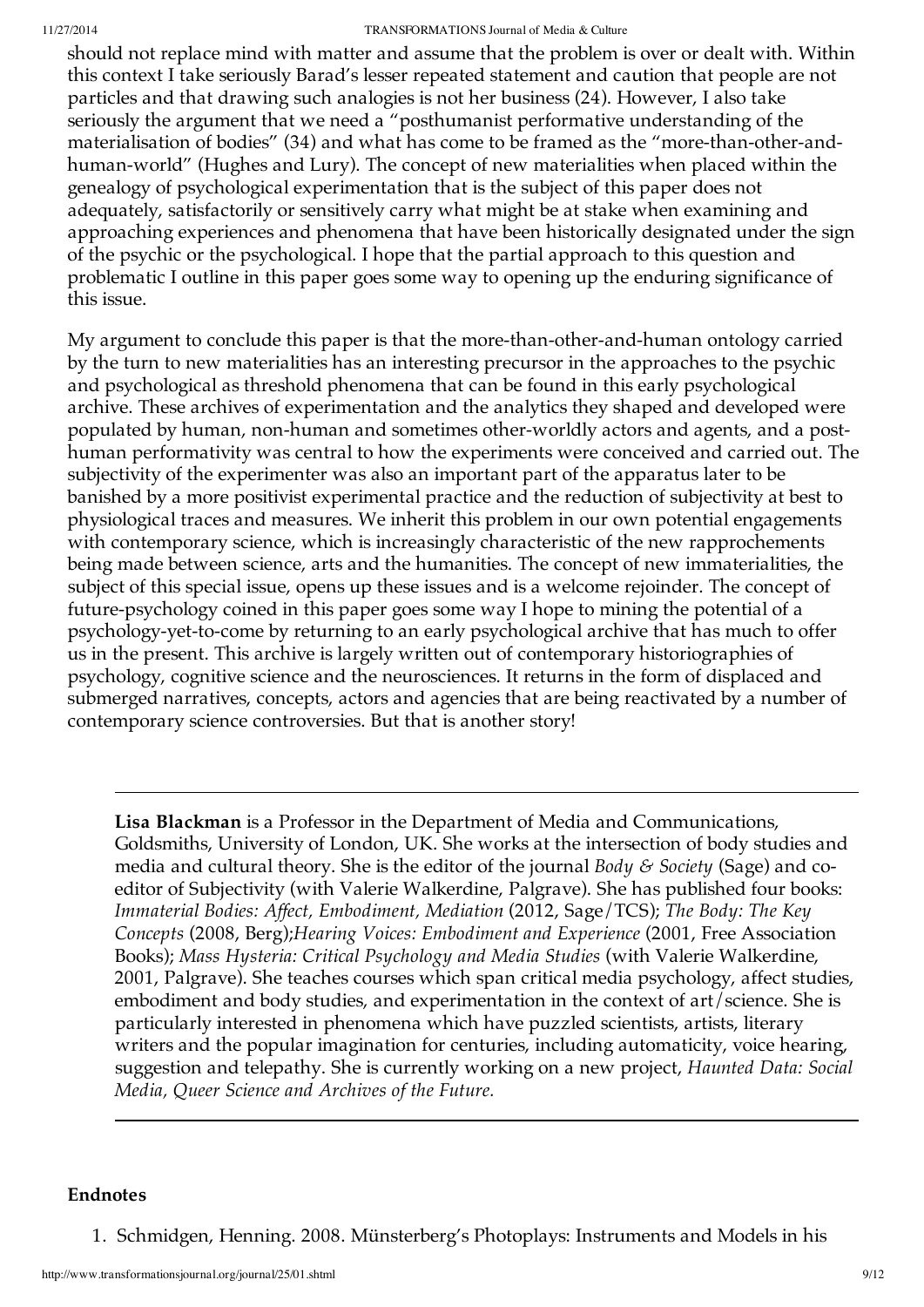Laboratories at Freiburg and Harvard (1891-1893). The Virtual Laboratory (ISSN 1866- 4784),

<vlp.mpiwg-berlin.mpg.de/references?id=art71>

- 2. Topdog also has his own blog and Twitter account. See <www.madinamerica.com/2013/04/the-world-according-to-top-dog/>
- 3. Libetism is a term that Rose and Abi-Rached use to refer to the way experiments on "readiness potential," carried out by the neuroscientist Benjamin Libet and colleagues in the 1980s, have become the oft-cited experiment (particularly those experiments that were written up in the journal *Brain* in 1983), used to authenticate the assumption that the brain acts before conscious initiation of an act (of thought). As they argue, despite the fact that contemporary understandings are more complex, nuanced and contested, Libetism is "alive and well," not only within the contemporary neurosciences, but increasingly across the humanities (and particularly within some stands of affect theory). I have written about the problems with Libetism in relation to contemporary automaticity research and the phenomenology of will in a forthcoming article in *Subjectivity*, which might be of interest to some readers.

## **Works Cited**

- Ahmed, Sara. "Open Forum Imaginary Prohibitions: Some Preliminary Remarks on the Founding Gestures of the 'New Materialisms'." *European Journal of Women's Studies* 15.23 (2008): 23-39.
- Barad, Karen. *Meeting the Universe Halfway: Quantum Physics and the Entanglement of Matter and Meaning*. Duke University Press: Durham, NC and London, 2007.
- ---. "Quantum Entanglements and Hauntological Relations of Inheritance: Discontinuities, Space/Time Enfoldings, and Justice-to-Come." *Derrida Today* 3.2 (2010): 240-68.
- Barry, Andrew. "Tarde's Method: Between Statistics and Experimentation." *The Social After Gabriel Tarde: Debates and Assessments.* Ed. M. Candea. London and New York: Routledge, 2010. 177-89.
- Bem, Daryl, J. "Feeling the Future: Experimental Evidence for Anomalous Retroactive Influences on Cognition and Affect." *Journal of Personality and Social Psychology* 100.3 (2011): 407-25.
- Blackman, Lisa. "Affect and Automaticity: Towards an Analytics of Experimentation." *Subjectivity* (in press).
- ---. *Immaterial Bodies: Affect, Embodiment, Mediation.* London and New York: Sage, 2012.
- Blackman, Lisa and Venn, Couze. "Affect." *Body & Society,* Spec. issue on Affect 16.1 2010: 1-6.

Cho, Grace. *Haunting the Korean Diaspora: Shame, Secrecy, Silence and the Forgotten Korean War.* University of Minnesota Press: Minneapolis, 2008.

- Davoine and J. M. Guadilliere, *History Beyond Trauma.* New York: Susan Fairfield Books, 2004.
- Despret, Vincianne. *Our Emotional Make-Up: Ethnopsychology and Selfhood.* Other Press: New York, 2004.